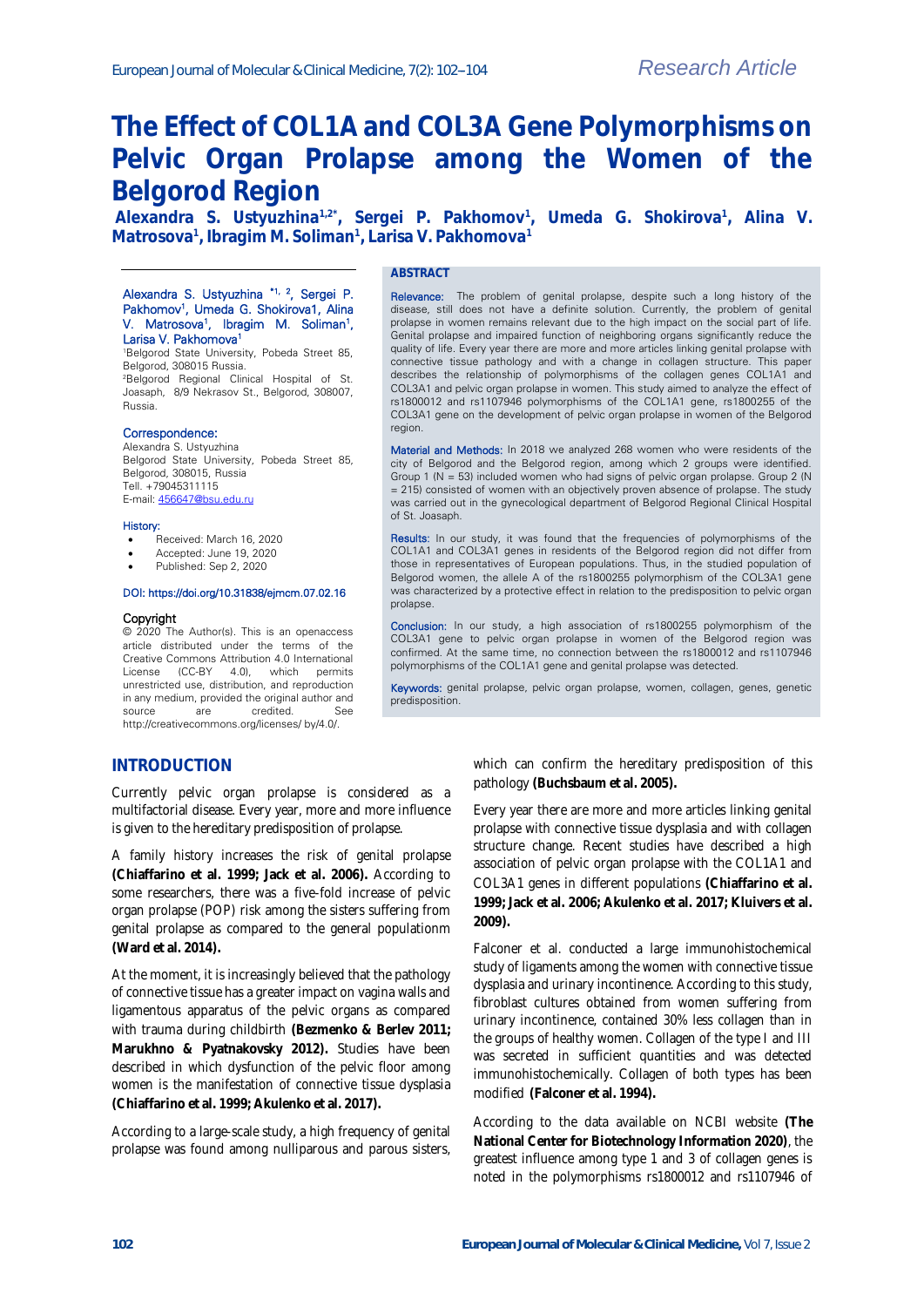the gene COL1A1, and in the polymorphism rs1800255 of the gene COL3A1.

They noted the association of rs1800012 polymorphism of the COL1A1 gene with genital prolapse and stress urinary incontinence **(Cartwright et al. 2015).** In the work by Lince S.L. the connection of the COL3A1 gene was not confirmed, only 7% of the main group and 4% of the control group had a homozygous rs1800255 polymorphism of COL3A1 gene **(Lince et al. 2014; Akar et al. 2018; Kalenik et al. 2018).**

The purpose of this study is to analyze the effect of rs1800012 and rs1107946 polymorphisms of the COL1A1 gene, rs1800255 polymorphism of the COL3A1 gene on the development of pelvic organ prolapse among the women of the Belgorod region.

## **MATERIALS AND METHODS**

In 2018, we analyzed 268 women who were the residents of the city of Belgorod and the Belgorod Region, among which 2 groups were identified. Group 1 ( $N = 53$ ) included the women who had the signs of pelvic organ prolapse. Group 2  $(N = 215)$  consisted of women with an objectively proven absence of prolapse. The study was conducted in the gynecological department of the Belgorod Regional Hospital.

All participants of the study provided of venous blood into the tubes with 5 ml of anticoagulant (0.5 M EDTA solution), after which they used freezing and stored the samples at the temperature of -20 °C. Blood DNA was isolated using the standard two-stage method of phenol-chloroform extraction and precipitation with ethanol. Genotyping of polymorphic variants rs1800012 (1245G > T) and rs1107946  $(C > A)$  of the COL1A1 gene and SNP rs1800255 of the COL3A1 gene was performed using real-time PCR (PCR Polymerase chain reaction). Molecular genetic studies were carried out at the Department of Biology, Medical Genetics and Ecology of Kursk State Medical University.

In the work they used the methods of multivariate statistics. The database was created and subjected to primary processing in the environment of Excel-2007 (Microsoft). Multivariate statistical analysis was carried out in standard application software packages: Excel-2007 (Microsoft), and Statistika 5.5 (Statsoft).

# **STUDY RESULTS AND DISCUSSION**

We have studied the frequencies of collagen gene polymorphisms among the residents of the Belgorod region and compared them with other European populations **(The 1000 Genomes Project Consortium, Nature 2015).** The frequencies of minor alleles in the population of the Belgorod region were comparable with those among European populations. For rs1800012 of the COL1A1 gene, the frequency of the minor T allele among the residents of the Belgorod region was 0.170, among European populations it made 0.189, while P (the significance level of differences in allele frequencies between populations) was 0.56. For rs1107946 of the COL1A1 gene, the frequency of the minor allele A among the inhabitants of the Belgorod region was 0.180, among the populations of Europe - 0.138, P was 0.25. For rs1800255 of

the COL3A1 gene, the frequency of the minor allele A among the residents of the Belgorod region was 0.211, among the populations of Europe it was 0.262, P was 0.07. Thus, the frequencies of minor alleles among the residents of the Belgorod region did not differ from those of European population representatives  $(P > 0.05)$ .

Studying the association of pelvic organ prolapse risk development among the women of the Belgorod region with polymorphic variants of the COL1A1 and COL3A1 genes, four genetic models of SNP relationship with the prolapse phenotype were tested: codominant, dominant, recessive, additive model and overdomination.

The study was made concerning the frequency of allele occurrence of COL1A1 and COL3A1 gene polymorphic variants among the women of the Belgorod region. The results were compared with similar data for European women, according to the project "1000 genomes" (The 1000 Genomes **Project Consortium, Nature 2015).** The data are presented in table 1.

**Table 1: The frequencies of polymorphic variant alleles of the COL1A1 and COL3A1 gene among the women of the Belgorod region (BR) and their comparison with** 

|  |  | European populations |
|--|--|----------------------|
|--|--|----------------------|

| Gene<br>(SNPID)                                                         | <b>SNP</b><br>localizat<br>ion in<br>the gene | Min<br><b>or</b><br>allel<br>$\Theta$ | <b>BR</b><br>reside<br>nts<br>(N)1 | Minor allele<br>frequencies (MAF)<br>in populations<br>Europe<br>populati<br>ons $(N)2$ | P3       |  |  |
|-------------------------------------------------------------------------|-----------------------------------------------|---------------------------------------|------------------------------------|-----------------------------------------------------------------------------------------|----------|--|--|
| COL <sub>1</sub> A <sub>1</sub><br>G > T<br>(rs18000<br>12)             | intron                                        | Τ                                     | 0.170<br>(445)                     | 0.189<br>(190)                                                                          | 0.5<br>6 |  |  |
| COL <sub>1</sub> A <sub>1</sub><br>C > A<br>(rs11079<br>46)             | intron                                        | $\overline{A}$                        | 0.180<br>(461)                     | 0.138<br>(139)                                                                          | 0.2<br>5 |  |  |
| COL3A1<br>G > A<br>(rs18002<br>55)                                      | exon                                          | A                                     | 0.211<br>(97)                      | 0.262<br>(264)                                                                          | 0.0<br>7 |  |  |
| <sup>1</sup> The number of patient samples successfully progenotyped    |                                               |                                       |                                    |                                                                                         |          |  |  |
| by SNP;<br><sup>2</sup> The data of "1000 Genomes" Project              |                                               |                                       |                                    |                                                                                         |          |  |  |
| <sup>3</sup> P- significance level of differences in allele frequencies |                                               |                                       |                                    |                                                                                         |          |  |  |
| between populations.                                                    |                                               |                                       |                                    |                                                                                         |          |  |  |

They revealed a statistically significant association of SNP rs1800255 of the COL3A1 gene with a reduced risk of pelvic organ prolapse development (OR = 0.38, 95% CI 0.17-0.84,  $P = 0.014$ , log additive genetic model). The minor allele A SNP rs1800255 was more common among healthy women than among the women with pelvic organ prolapse (OR  $=$ 0.45, 95% CI 0.22-0.91, P = 0.02) (table 2)**.**